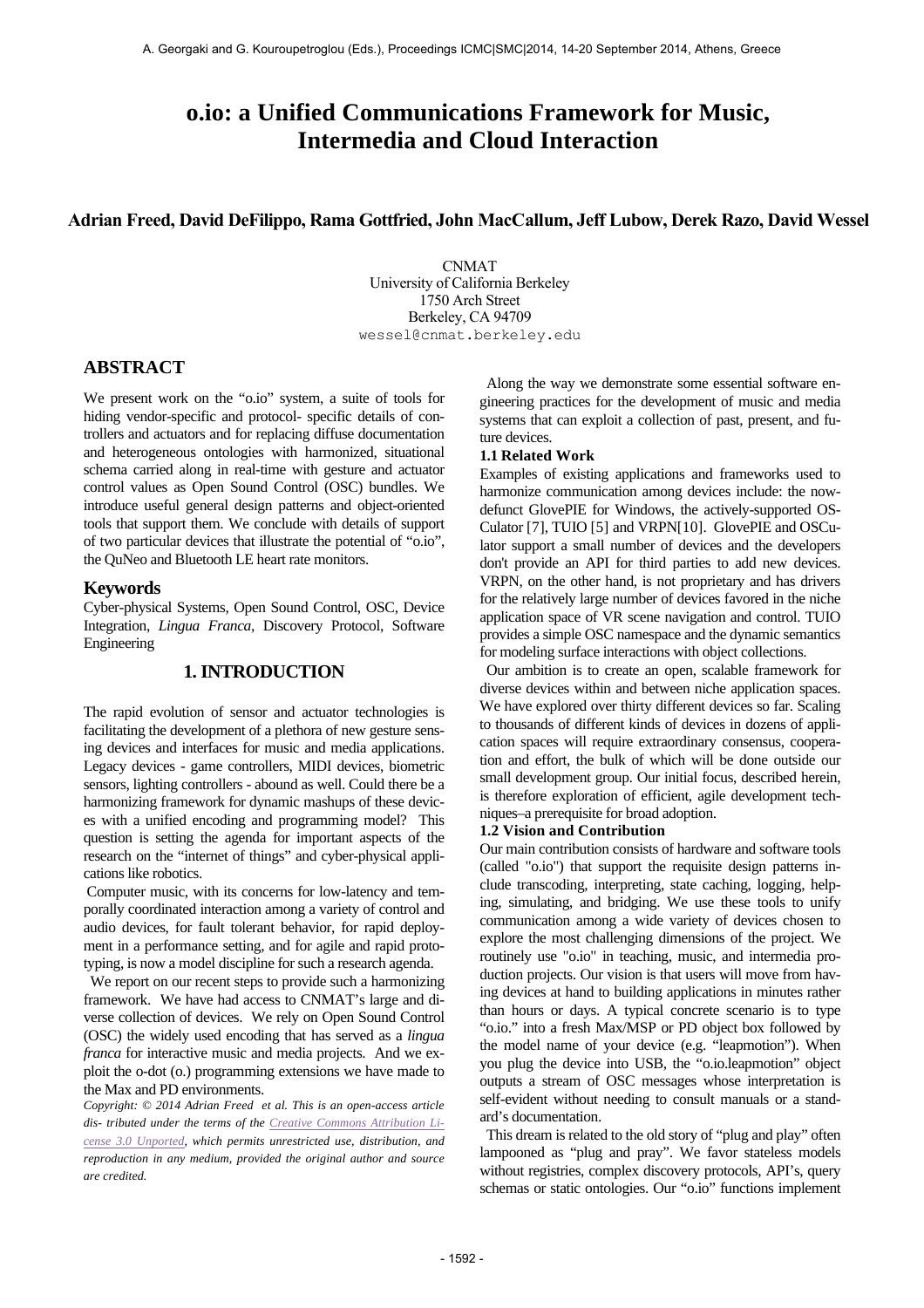a simpler model that might be called "plug and spray" because we output a continuous stream of OSC bundles that describe a sequence of "snapshots" of the entire state of the device.

#### **1.3 Paper Structure**

We first describe the architecture of "o.io" from the "bottom up" moving from the concrete encodings of bits to higher layers that interpret these bits. We offer a more specific, illustrated account of our support for a touch surface device, the QuNeo and contrast this with how "o.io" is used with Bluetooth LE devices supporting the protocol's rich service discovery mechanisms. We conclude with a summary of the thorny problems encountered requiring substantial future work and outside collaboration.

# **2. ARCITECTURAL CHOICES**

### **2.1 Introduction**

"o.io" is a suite of tools that hide vendor-specific and protocolspecific details of controllers and actuators and replace diffuse documentation and heterogeneous ontologies with harmonized, situational schema that are carried along in real-time with the gesture and actuator control values as OSC bundles.

### **2.2 OSC**

Aspects of OSC favorable for this project include:

**Stability**: the specification has not substantially changed since it was first introduced and there are no signs of immanent change. OSC has been resilient to outside influence by any particular corporate or government interests.

**Efficiency**: OSC uses binary data supporting commonly used primitive data types.

**Exercised**: OSC is widely used in diverse communities and has support in all the major programming languages and application frameworks. Many applications and data streams can be easily bridged to.

**Adoption**: Wide adoption would suggest that it is relatively easy to understand and work with.

**Expressive**: OSC supports the major primitive data types, hierarchy, and time stamps.

**Lightweight**: As simply an encoding, OSC doesn't carry the baggage of complex protocols.

 OSC does have disadvantages for our purpose: names are not Unicode so names privilege languages with Latin alphabets; time tags are not yet widely implemented and no organization is actively enforcing OSC as a standard–an activity that could promote interoperability.

# **2.3 The "o." platform**

We chose the "o." platform [4] to build "o.io" with because it has native support for OSC, it affords modern, agile programming techniques, and it has recently been ported to PD, and Node Red, and is therefore accessible for free with generous open source licensing.

 The "o." system was designed to bolt onto dataflow languages such as Max/MSP and PD endowing them with robust support for aggregate data structures. The computational heavy lifting in "o." applications is the "o.expr" component, a rich expression language supporting vector arithmetic, type polymorphism, functional programming, symbolic processing, higher order functions, and functions as first class values.

 Although "o." is a relatively small C library it is not easy to port to microcontrollers with small memory footprints or without floating point support. In these cases, we use the smaller, simpler C++ class library: "OSC for embedded control and Arduino." [3]. A further limitation of "o." at this time is that it has not been ported to other media programming environments, web platforms or tablet devices. Alternatives for this research we considered include Javascript, TCL/TK and Lua. "o." has the performance advantage over many languages of not using garbage collected storage. Performance is an important concern as we scale data rates while maintaining tight latency constraints.

#### **2.4 Narrative Description of "o."**

 The following description of "o.io" is narrated in the general direction of raw device data flowing from devices to become rich, cooked OSC bundles. The same narrative in reverse tells the story for control and actuation applications.

There is a small but important asymmetry to mention with these two directions of flow: protocol implementations of UDP, for example, usually provide a return address for response packets. These addresses can be bound to incoming sensor packet data and carried through to the final cooked OSC data so that applications can send information back to the data source.



**Figure 1.** "o.io.quneo" Main Patch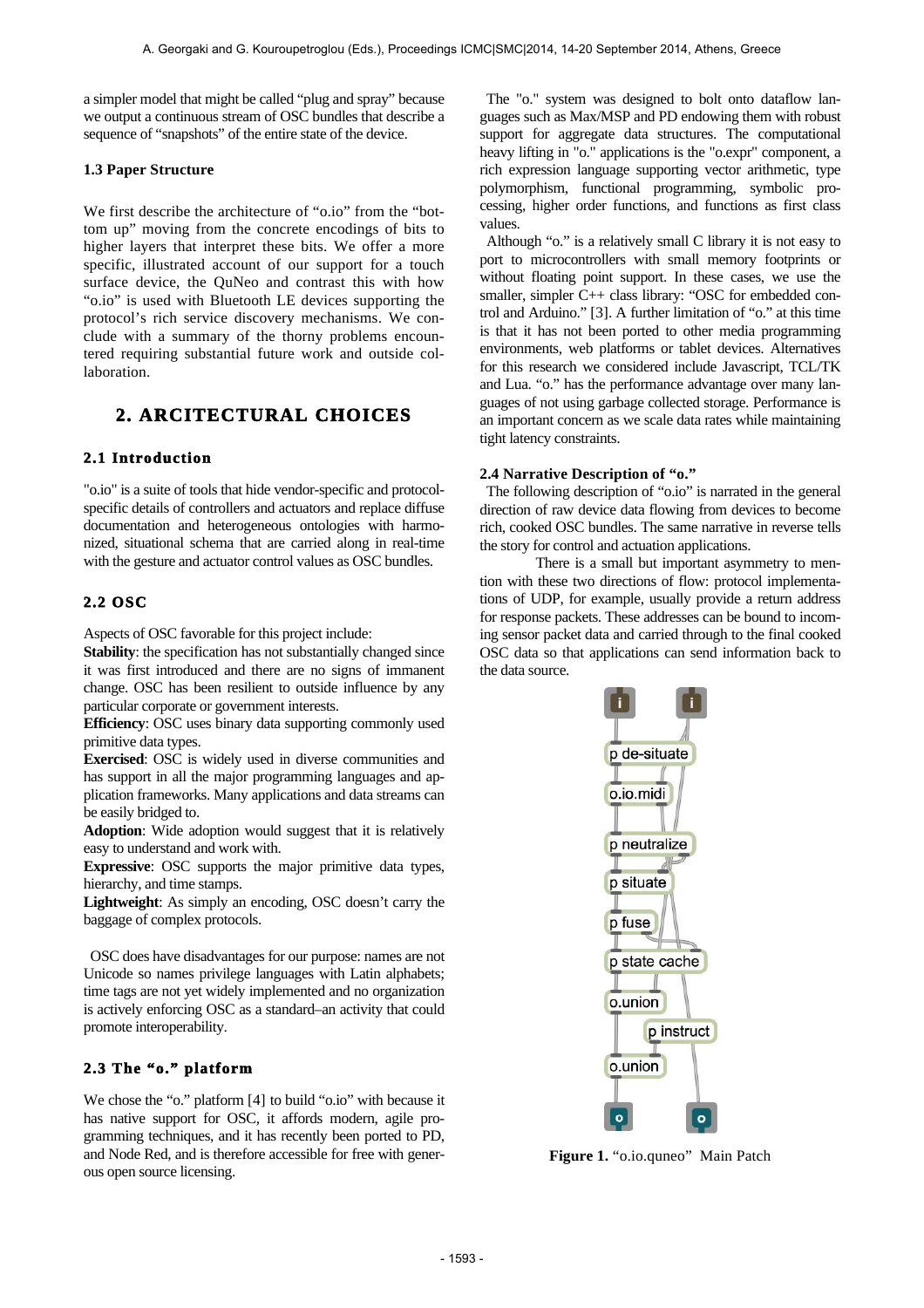# **3. IT'S A WRAPPER**

The examples that follow use the code abstraction method of the host language (nested patches) and the data abstraction method of "o." (delegation [9]). We call the style of objectoriented programming that combines the two abstraction methods "wrapping" because each layer, in an onion-skin nesting of patches, selects components of incoming OSC packets, processes relevant data, and delegates the rest up to surrounding layers.

 Figure 1 is the outermost wrapping patch for the o.io.quneo device. In the language of class-based object-oriented programming we would say that "o.io.quneo" subclasses "o.io.midi". We avoid this terminology as it does not do justice to the dynamic nature of the data flows in "o.io"

### **3.1 OSC and Embedded OSC**

To maximize reuse and minimize development effort, we have found it fruitful to transcode from raw device data to OSC as early as we can in the processing stream. For sensor module devices that produce analog signals or sensors with digital serial protocols such as SPI and I2C, we use the "OSC library for embedded microcontrollers and Arduino" with a Teensy 3.1 ARM-based microcontroller [1]. This OSC library extends the Arduino stream class so it can be used to exploit existing Arduino protocol libraries including TCP/IP, USB serial and asynchronous hardware UART serial.

 A representative example of this approach is "o.io.esplora" for the Arduino Esplora gamepad/sensor platform. This device has buttons, joysticks, an LDR, microphone, and accelerometer for inputs and an RGB LED for output. OSC bundles are communicated as slip-encoded USB serial byte streams. The o.io.esplora module has been exercised for two semesters now in a lab that supports an introductory class on music programming.

 Another device with embedded OSC encoding is x-OSC from x-io [2], a platform that communicates OSC payloads wirelessly as UDP packets. This is our primary rapid development tool for music and media projects.

### **3.2 Transcoders**

We have implemented transcoders for the following common protocols: USB HID, USB Serial, MIDI, UDP, and Bluetooth LE. Transcoders do the minimum of interpretation of the raw data stream from each protocol. For example, if it is known in advance that a particular UDP port will carry OSC encoded packets (e.g. x-OSC) then "o.io.udp.osc" can be used which does no transcoding. Otherwise "o.io.udp" is used which simply places each byte of a UDP packet into an OSC BLOB array. For USB HID, "o.io.hid" transcodes parameter id/value pairs into OSC bundles. "o.io.midi" leverages baseline MIDI parsing support by transcoding into OSC bundles containing MIDI messages.

#### **3.3 Packetizers**

Some data sources and sinks require packetization and depacketization. TCP and USB serial are common examples where we provide "o.io.slip" to buffer streams of bytes and identify packet boundaries.

#### **3.4 Interpreters**

The "o.io" modules described so far are protocol-centric rather than device-centric and accordingly they constitute a growing, reusable core. Interpreting o.io modules, on the other hand, are device specific and are composed from protocol specific handlers and basic "o." functions used to name, normalize, and structure parameters. Now that we have built a solid core of protocol support and associated helper functions, we find it is these interpretive functions that require the bulk of the development time assigned to each device.

*3.4.1 Motivations and usability*

Before describing this workflow in detail we introduce some motivating principles and goals for the interpreting modules.

The primary goal of interpreting device data as OSC messages is to improve the usability of systems built with the devices. What frustrates usability is the great diffusion of information about the parameters being represented. Some of it is in device user manuals, some is in operating system configuration panels, some is in special configuration modes of the device itself and much is implicitly referenced in protocol standard's documents. For many devices useful information is deliberately obscured by obfuscation and encryption protocols, further diffused in documents that resume efforts to reverse engineer and recover these trade secrets. What users and device integrators need is dynamic, valid information at hand as the device is integrated into a system and used.

#### *3.4.2 Situators*

A good number of devices we work with have labeled controls. These labels are clearly a better basis for a parameter namespace than the numerical encodings typical of the MIDI, and HID standards, for example. We call the process of replacing meaningless numbers with meaningful names "situation" because we are reorganizing the data to support the situation of the user rather than the situation of the developer or standard's document authors [8].

Many devices have no labels or will be repurposed so the labels are not meaningful. These new situations require development of a custom namespace. The namespace design problem is rich and interesting enough in itself to be the subject of a future paper. Here we summarize a few practical observations on namespace design.

#### *3.4.2.1 Multiple Interpretations*

The x-OSC module is representative of devices in related ecosystems (e.g., Arduino) that are specifically designed to be customized and incorporated into larger systems. Many music and media projects employ such platforms. Each of x-OSC's 32 I/O pins can be set to different electrical interfacing conventions: analog, digital, PWM etc. These pins will be connected to sensors and actuators of the integrator's choosing. The integrator is best situated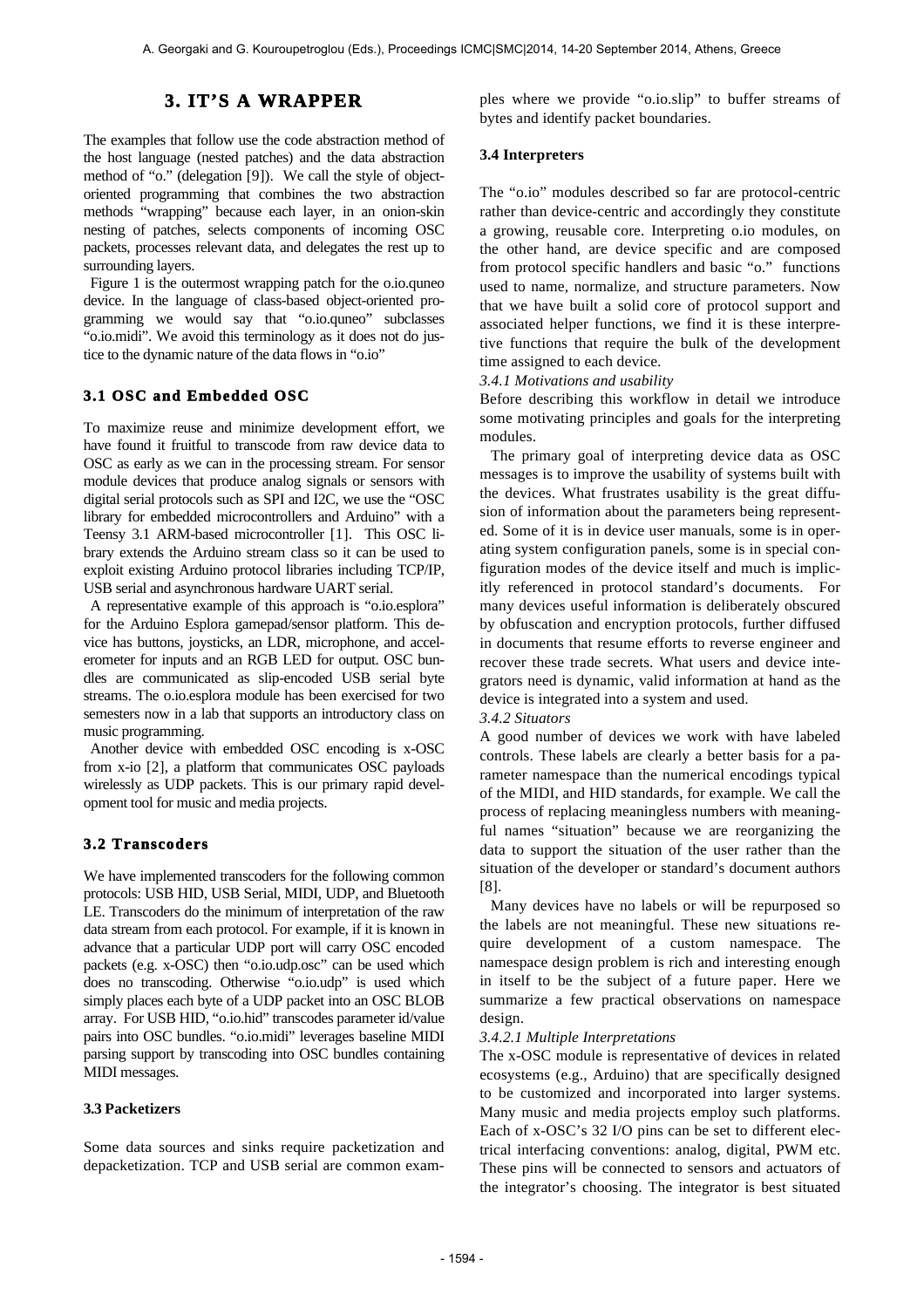to name and interpret the data acquired and sent to the pins. In a way directly analogous to extending a class in a traditional object-oriented software system, we provide a baseline "o.io.xosc" module that the user extends by rewriting its stream of OSC bundles.

The underlying "o." system has a cloning semantics that afford the addition of data to OSC bundles as they pass through processing steps. This promotes the accretion of multiple interpretations and reinterpretations of raw incoming device data.

Part of the namespace design problem is deciding when the benefits of multiple interpretations outweigh the extra cognitive burden of studying larger packets.

#### *3.4.2.2 Normativity*

When concerned that a namespace might be legible to a very narrow community of users, we search for a functionally equivalent namespace that might be more generally accessible. For example, we use chessboard notation (letter/numeral) to identify elements in two-dimensional grids. This avoids many ambiguities inherent with row/column, column/row, bottom to top, and top to bottom conventions.

#### *3.4.3 Neutralizers*

The numerical domain of parameter values varies from device to device. Often the domain represents an implementation bias such as the values resulting from an A/D convertor or constraints in the number of bits available in a byte or nibble. We find it fruitful to scale parameters into the unit interval [0,1] using IEEE 32-bit floating point numbers. For devices with a center detent or spring return such as joysticks we will use the interval [-1,1]. The intention is to be "value neutral" favoring neither designers or users and to support rescaling by simple multiplications.

This unit scaling is useful when, for example, updating a device from 10-bit A/D conversion to 12-bits. This change is seamless when applications are built using the unit interval and the device itself does this "neutralizing" from "hardware" units.

#### *3.4.4 Calibrators*

Calibration processes both scale and label parameter values according to an established norm. We favor standards that are broadly used, well documented and with stability of consensus and dissensus, e.g. SI units. Where calibration requires the storage of device specific scaling parameters, we note that the user experience improves greatly if the devices themselves can store parameters in non-volatile memory. Examples of this include x-OSC and the Nintendo Wiimote.

#### *3.4.5 Fusers*

Fusion involves the temporal and spatial aspects of parameter streams. Spatial grouping is conceptually straight forward and proceeds using the idea that proximate values are grouped in the OSC bundle representation. Grouping mechanisms include: coordinates in OSC lists, similar parameters in the same OSC sub-bundle, and hierarchical design of the OSC namespace. Groupings can involve rich topologies involving connectedness by spatial position, function, color, interaction modality and physical constraints (e.g. joystick ordinates).

Temporal fusion can be very challenging–especially for older protocols, where timing is an implicit feature of the transport protocol, e.g. MIDI and RS232. OSC bundles were originally invented to enable representation of concurrently sampled data or describing the desired state of a system at a future time. The QuNeo is an example where a single gesture (pressure applied to a silicone pad surface) results in a sequence of MIDI messages represented without explicit framing. By experimentation it is possible to determine the order in which MIDI sequences are issued and thereby provide reliable packetization and state representation.

#### *3.4.6 Unifyers*

Devices such as keyboards, mice, music keyboards, and gamepads exist in numerous minor variants of a core theme. With unification we harmonize the parameter values and address space. Almost all gamepads, for example, are composed from the same elements: switches, joystick, and a button array. Studying a dozen USB HID gamepads, we found that the numbering of switches differed between devices and operating systems–as did the range of joystick values. Scaling to the unit interval ("neutralization") suffices for unification of joystick values. The switches require a custom mapping to a namespace unified among joysticks. The success of unification is measured by whether different models and devices can be substituted for each other in a particular application.

Our most ambitious experiments whith this unification design pattern are associated with organizing support for motion capture devices such as the Kinect affording an "o.io.skeleton.\*" suite to serve gesture processing and mapping applications in a device-independent manner. *3.4.7 Validators and Simulators*

For complex or weakly documented devices it can be very challenging to develop and validate "o.io" modules. We have learned to be suspicious of diffuse documentation and even the ontological data that protocols like USB are required to provide in the device implementation. What matters to the user is what the device they have in hand actually does not what a potentially outdated document says. This problem is exacerbated when devices, their drivers or API's are field upgradeable.

Building a simulation of the device itself is a good way to address these difficulties. These simulations serve as proxies when the physical device is unavailable in addition to aiding in the verification of the implementations. Often we can put the physical device and its on-screen simulation side by side and operate each independently. This approach is strongly related to the model/view/controller design pattern.

 We have found the effort to build simulations pays off in terms of time saved testing and validating and discovering what devices actually do interacting with them. Simulations also have a pedagogical value as they afford rapid sketches of potential future variations of a device.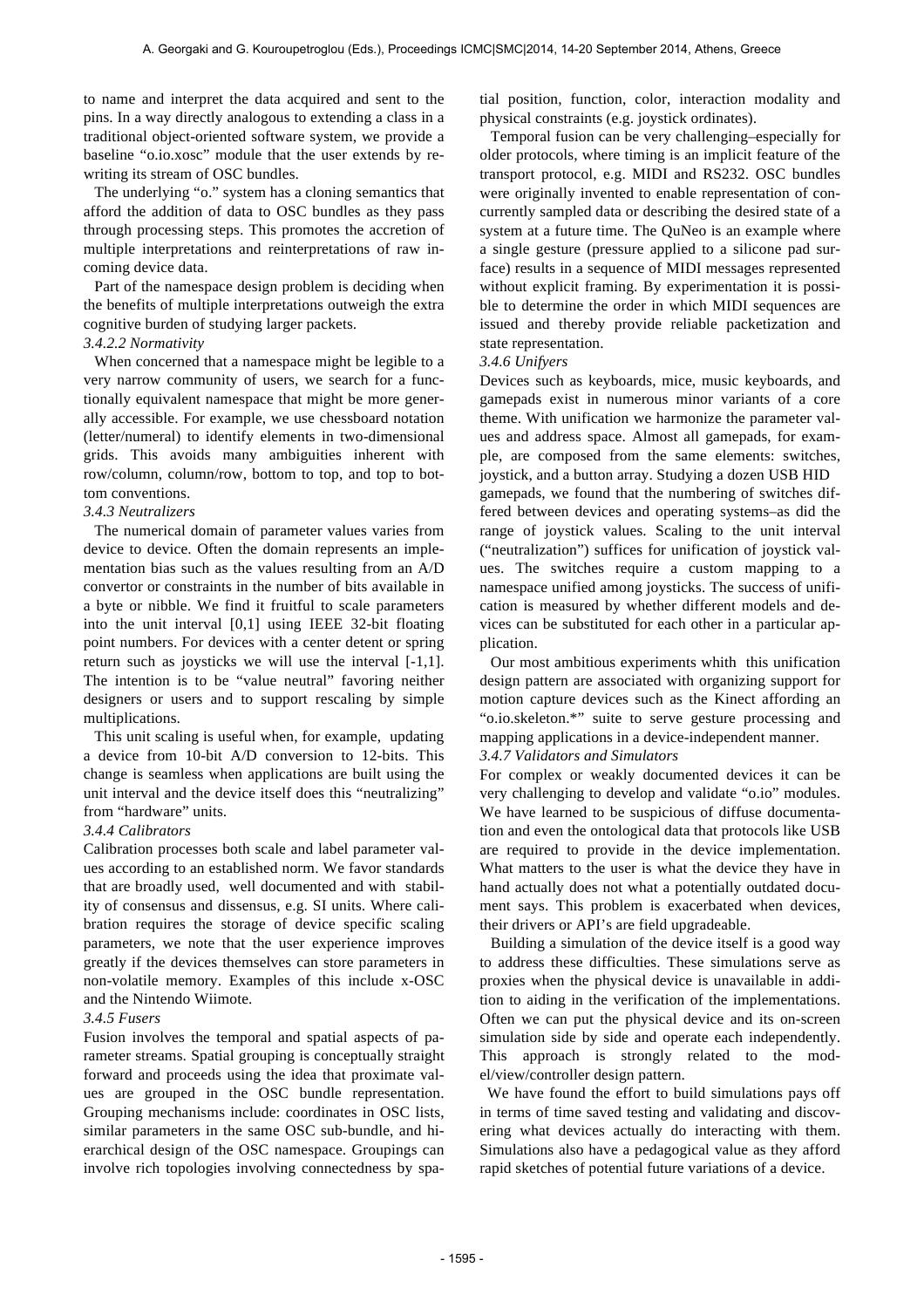To be clear, we are not proposing completely faithful emulations of a device; too much is lost gesturally in many cases anyway when mouse or multi-touch interactions substitute for device interactions. Our focus with these simulations is to expressively manifest the gestures in a visual mode that complements and is parallel to the lexical representation in OSC.



**Figure 2. QuNeo and its Simulation**

#### *3.4.8 State cachers*

When computer data rates were slow compared to processing rates, it became the habit of IO device designers to minimize the bit representations of data and use a "send on change" approach to schedule communications. We have noticed that applications can be enormously simplified with an alternative, stateless-protocol approach where no assumption is made that a receiver has an accurate representation of the state of a system. This requires that the entire state of the device be transmitted when a change is to be communicated. For the many legacy devices that don't do this we implement a cache that models and reflects the state of the device.

We have developed helper functions for common device semantics such as buttons. A single bit sufficient to represent that state of a button is represented in o.io OSC streams using four messages, two boolean values that represent the state of the switch (up/down) and two that represent transitions (pressed/released). We also provide an OSC time stamp and sequence number to detect lost packets. Bundles there represent valid and complete representations of a past device state and mechanism to detect lost packets. These are prerequisites for the subtle details that have to be implemented well to support communications in high data loss wireless environments, a problem carefully managed in the RTP-MIDI standard [6].

# **4. CASE STUDY: o.io.quneo**

The QuNeo is a small, flat control surface with a heterogeneous array of silicone position and pressure sensors back illuminated with colored LEDs. (See Figure 2). It is interfaced using USB with MIDI encoding. Interactions with each sensor produce pairs of values represented as MIDI "note on/off" and "control change" messages. There is no simple, natural mapping from the keyboard/controller orientation of MIDI to the spatial arrangement of the QuNeo buttons, sliders and pads. This is reflected in a decision tree (built with "o.cond") that is required to demultiplex the streams according to which sensor group messages refer to. Data from each path in the decision tree trickle down to patches like the ones shown Figure 3 where data from the two MIDI message types are combined into a single, human-readable OSC message using simple modulo arithmetic operations and table lookups.

n ##situate /parameter =  $[$ "/pressure".  $\frac{1}{2}$ "/y  $\iiint([/cc + 1) % 3]$ ;  $/CC = 23$ : ##start  $|ccc| = 3$ : ##stride  $/name =$ [  $"/a/1",$ <br>"/b/1", "/c/1",<br>"/d/1",  $"/a/2"$ "/b/2" " $|c/2$ " " $r/d/2$ " " $/ a/3"$ "/b/3"  $"$ / $C/3"$ "/d/3" "/a/4"<br>"/b/4"  $"$ / $C/4"$  $"$ /d/4" ] [[/cc]]; assign(/name + /parameter, /value); ## mop delete(/cc): delete(/value); delete(/parameter); delete(/name) o.prepend /pad  $\overline{1}$ **Figure 3**

Spatial location of the 16 control pads of the QuNeo are named according to a chessboard grid from the viewpoint of White, where the bottom leftmost pad is /a/1 and the top rightmost pad is /d/4. This example illustrates unusual features of the o.expr language: provision for dynamic operations on names and a functional incarnation of the assignment operator.

The named (situated) gesture streams flow to a common collection point to be prepared for output with "o.collectwithtimeout." This collects the incoming encoded data using a 3ms lease to aggregate 'concurrent events,' – i.e. touching multiple pads at once. An "o.union" object caches the state of the QuNeo merging state changes into the stored bundle as required. When the lease expires and there has been a change of state, the entire OSC bundle stored by "o.union" is dispatched.

# **5. CASE STUDY: o.io.bluetoothle**

There are no unified mechanisms in any operating system for discovery of what devices are attached to a system and what services are available from them. Each operat